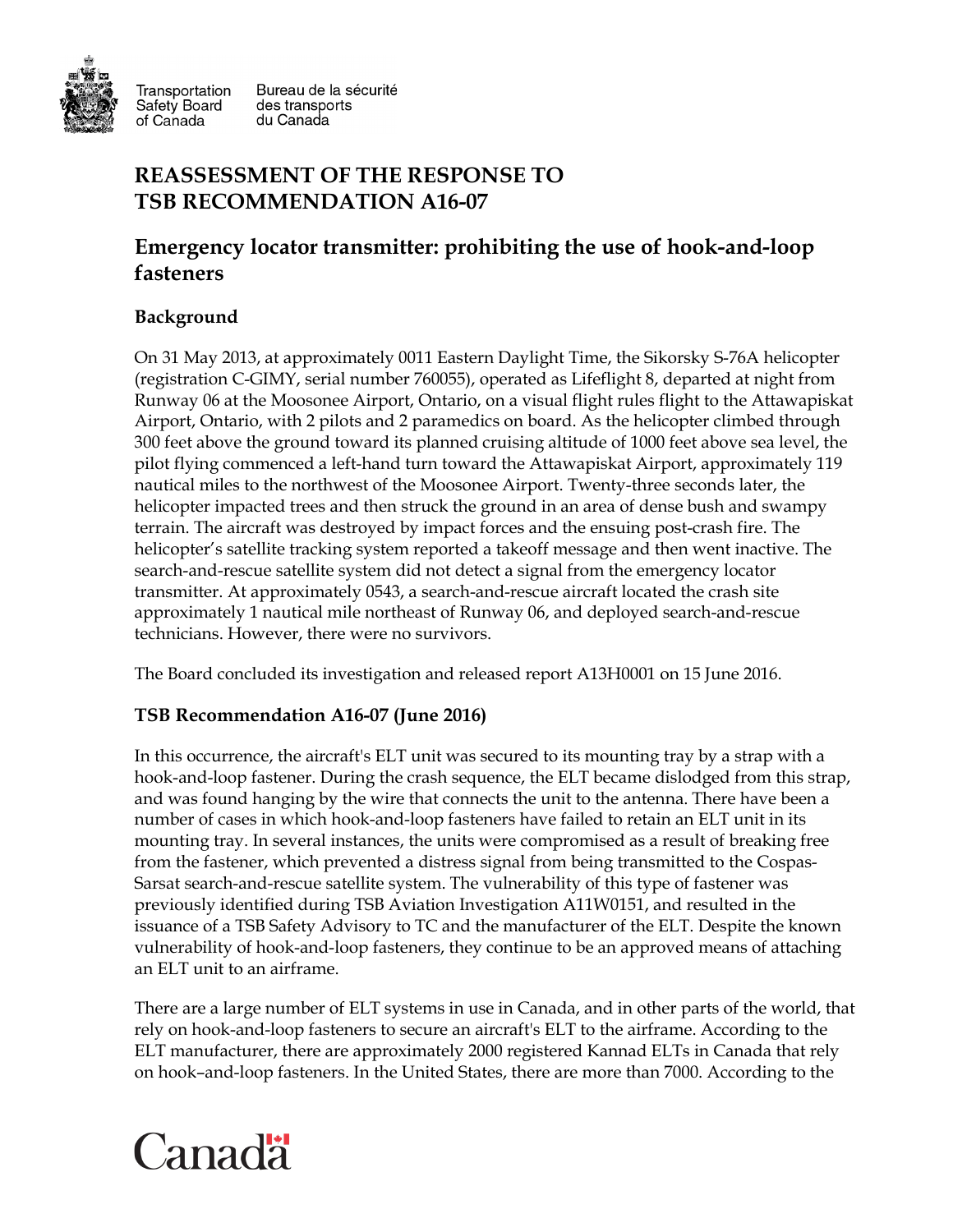company, only 2 of those registered in Canada are fitted with a new type of non-hook-and-loop fastener in accordance with TSO-C126b.

The problems associated with hook-and-loop fasteners are well documented, and some national regulatory bodies have already taken action to address these problems. In the United States, the FAA adopted TSO-C126b, which prohibits the use of hook-and-loop fasteners for new ELT installations. However, this revised TSO is not retroactive, so these fasteners will continue to be used in the United States in existing installations for the foreseeable future. Likewise, the EASA has recently issued an NPA stating its intent to adopt ETSO-C126b, which mimics the requirements specified in TSO-C126b.

Although the TSB has identified the risk of using hook-and-loop fasteners for securing an ELT to an airframe, they are still permitted for use in Canada. In June 2015, TC issued a Preliminary Issue and Consultation Assessment (PICA) Form indicating the Department's intent to review its maintenance/installation and airworthiness standards for ELTs. According to TC, it intends to adopt TSO-C126b; like the FAA and EASA, however, it has indicated that the requirement will not be retroactive. There is no timeline for these potential changes to the maintenance/installation and airworthiness standards, nor is it certain whether the changes will be adopted in the *Canadian Aviation Regulations* (CARs) or the airworthiness standards. As a result, the risks associated with hook-and-loop fasteners will persist.

While hook-and-loop fasteners continue to be permitted for ELT installations, there is a significant risk that signals originating from these ELTs will not be transmitted due to damage associated with an ELT coming free from its mounting tray during a crash sequence. This lack of transmission could result in delays in life-saving SAR services.

Therefore, the Board recommended that

The Department of Transport prohibit the use of hook-and-loop fasteners as a means of securing an emergency locator transmitter to an airframe.

#### **TSB Recommendation A16-07**

#### **Transport Canada's response to Recommendation A16-07 (September 2016)**

Transport Canada agrees in principle with the intent of this recommendation. As concluded in 2012, Transport Canada agrees with both FAA and EASA that inconsistent installation and reinstallation practices can lead to the hook–and-loop style fastener not having necessary tension to perform its intended function. Additionally, the retention characteristics of the hook and loop style fastener may degrade over time due to wear and environmental degradation from vibration, temperature, or contamination. Concern increases further when the ELT instructions for continued airworthiness (ICA) do not have specific instructions for inspecting the hook-and-loop style fasteners or a replacement interval. ELTs mounted with hook-and-loop style fasteners have detached from their aircraft mounting, causing the antenna connection to sever and rendering the ELT ineffective. Commensurately, the use of hook-and-loop fasteners to secure ELTs is no longer permitted for ELTs meeting the minimum performance specifications of TSO-Cl26b.

Further, Transport Canada understands that manufacturers of ELT designs incorporating hookand-loop fasteners that have failed to perform their intended function in accidents either have revised or are in the process of revising their designs, minimizing the need to cancel the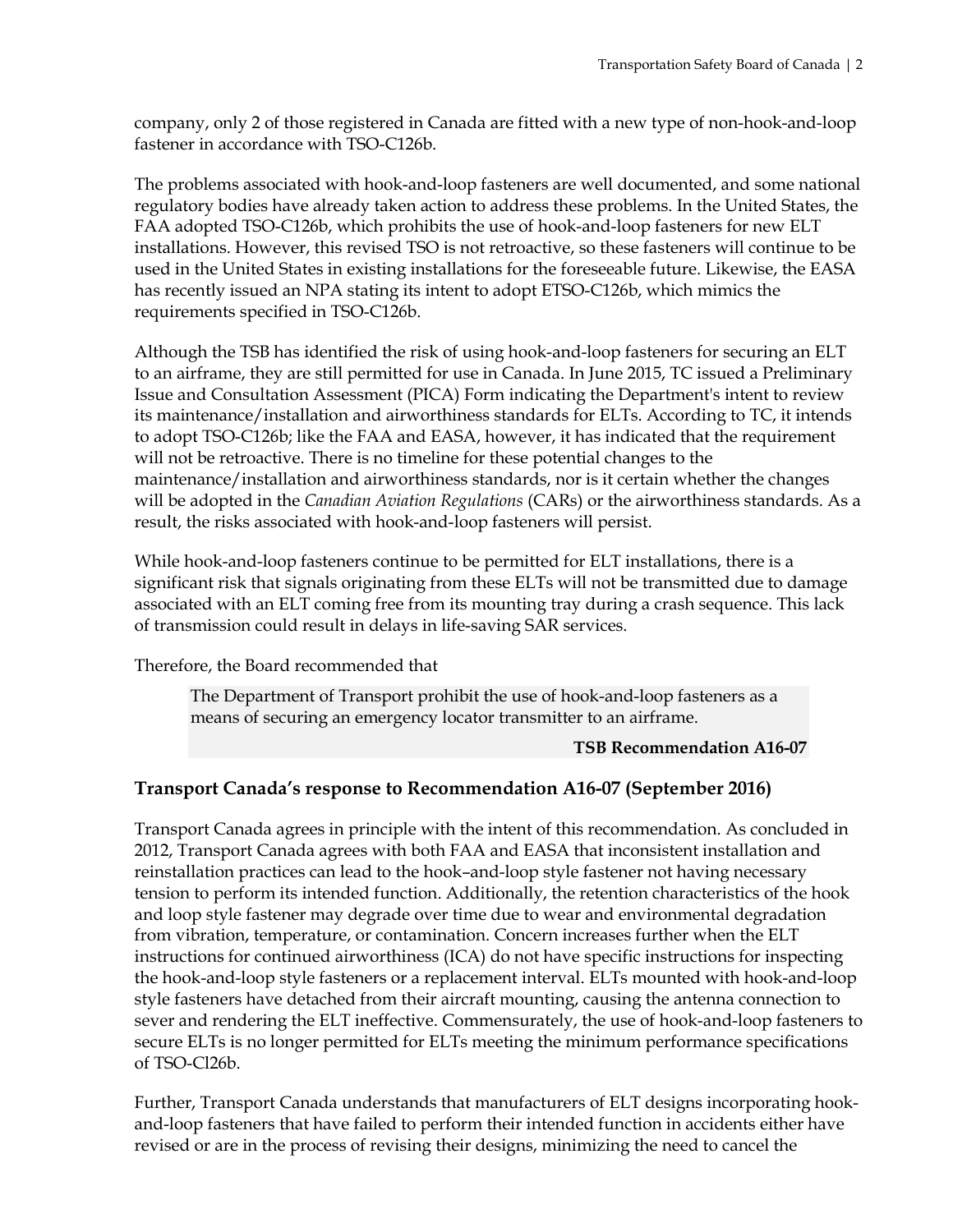airworthiness approval of previously approved ELTs. Similarly, designs incorporating hookand-loop fasteners have not been determined to represent an unsafe condition in the fleet, to the extent that an Airworthiness Directive is warranted.

On May 23, 2012, the FAA issued SAIB  $HQ-12-32$  to provide recommendations for previously installed ELTs. The Transport Canada Feedback magazine, at issue 3/2012, advised Canadian industry on the publication of the SAIB, providing ELT installation and maintenance guidance and advising of the new TSO-C126b to eliminate hook-and-loop fasteners from future TSO designs. On March 10, 2015, the U.S. Federal Register published an FAA Notice recommending voluntary change to the securing of existing ELTs, asking those aircraft owners/operators with ELTs secured with hook-and-loop fasteners in their aircraft to voluntarily switch to a metal strap type restraint method.

In response to this safety recommendation, Transport Canada will carry out further safety promotion to educate the Canadian aviation community with respect to the risks with hookand-loop fasteners.

### **Transport Canada Update (December 2016)**

Transport Canada has adopted FAA TSO-C126b into AWM 537.103, effective 04 August 2015, as the eligible minimum performance standard for issuance of a new CAN-TSO design approval.

Transport Canada will no longer issue a new design approval (appliance-only or installation approval) for ELTs meeting CAN-TSO-C126a and predecessor minimum performance standards (MPS). New installations of previously approved designs continue to satisfy CAR 605.38, so long as the ELTs meet standard specified in AWM 551.104 (i.e. CAN-TSO C91, CAN-TSO-C91a, CAN-TSO-C126 or later).

AWM 551.104 provides the design and installation standards of airworthiness applicable to ELTs required by CAR 605.38. Presently, AWM 551.104 allows ELTs to meet either CAN-TSO-C91, CAN-TSO-91a or CAN-TSO-C126. An amendment to AWM 551.104 is being developed, following the withdrawal of NPA 2010-019 and that is intended to parallel the proposed amendments to CAR 605.38 and 571.04(4), that will specify the latest minimum performance standards appropriate for ELTs that have a 406 MHz capability; the latest standards (CAN-TSO-C126b) do not permit hook-and-loop fastener installation.

In the medium term, as part of NPA 2015-013, the installation standards in AWM 551.104 are being revised and TC will be proposing the proscription of installation using hook-and-loop fasteners. This will be subject to public comment as part of the Canada Gazette, Part I review.

No Airworthiness Directives have been issued against hook-and-loop fastened ELTs. Transport Canada has engaged in awareness activities (e.g. TP 185 Aviation Safety Letter, Issue 2/2013, TCCA Feedback Magazine 3/2012 Page 12).

#### **TSB assessment of Transport Canada's response to Recommendation A16-07 (December 2016)**

The Board is encouraged that Transport Canada has adopted FAA TSO-C126b into AWM 537.103 for the issuance of new ELT CAN-TSO design approvals. As a result, new 406-MHz ELT designs will be prohibited from using hook-and-loop fasteners.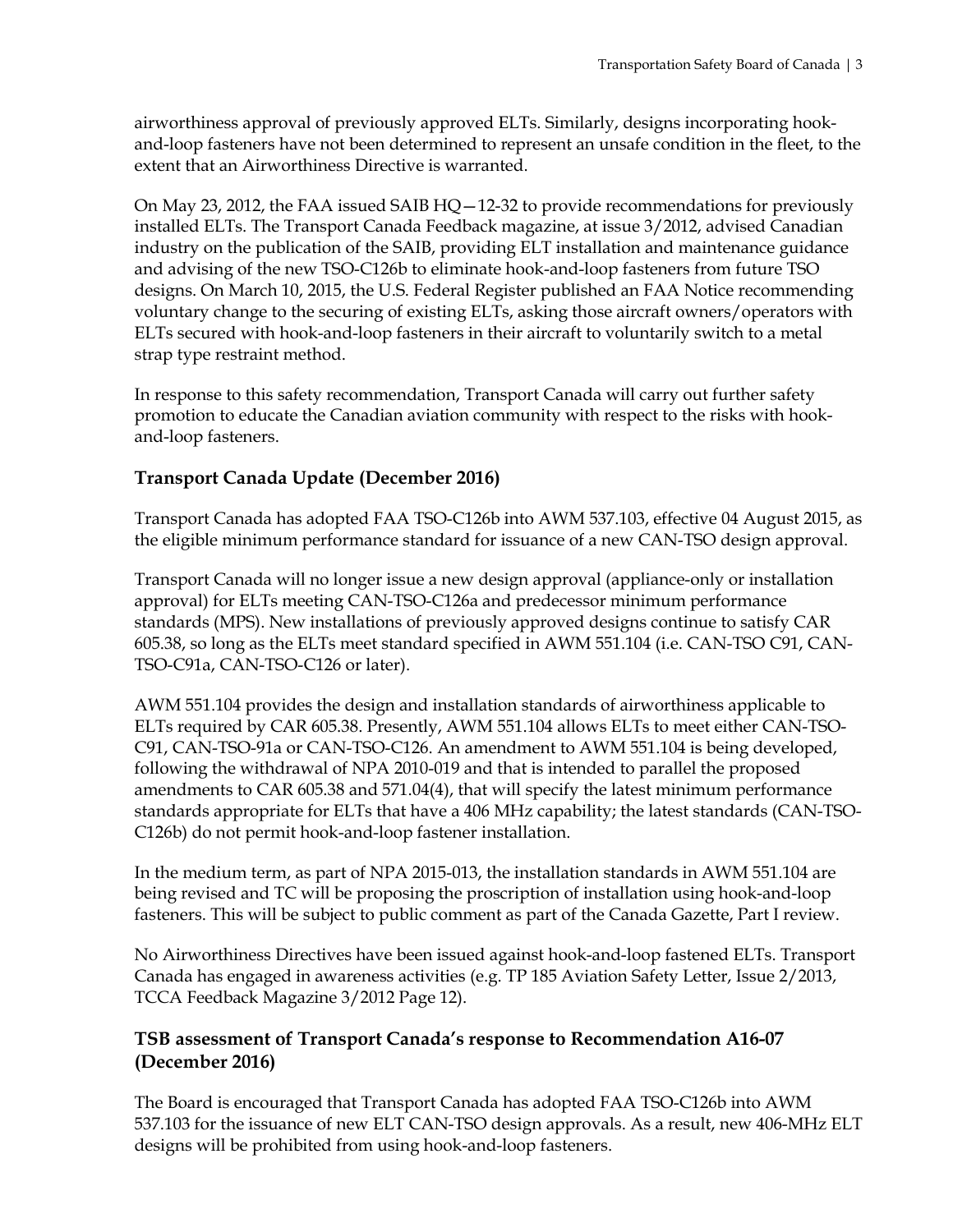In addition, Transport Canada has also indicated that a new NPA is being developed proposing an amendment to AWM 551.104 that would require ELTs meet standards that include 406-MHz signals and prohibit the use of hook-and-loop fasteners.

Once fully implemented, these efforts, combined with Transport Canada's awareness activities related to the use of hook-and-loop fasteners, will significantly reduce the safety deficiency associated with this recommendation.

Therefore, the response to the recommendation is considered to be **Satisfactory Intent**.

#### **Transport Canada's response to Recommendation A16-07 (May 2019)**

Transport Canada agrees in principle with the recommendation.

In previous updates to this recommendation, TC has indicated that: it has adopted FAA TSO-C126b into AWM - 537.103 to prohibit new designs of 406MHz ELT's from using hook-and-loop fasteners, and that further amendments to the AWM would be pursued through the NPA process to further prohibit the use of hook-and-loop fasteners in ELT installations. In the interim, TC committed to engage in awareness activities to increase awareness of issues with hook-and loop fasteners. To this end, TC published the article in the Aviation Safety Letter.<sup>[1](#page-3-0)</sup>

As a result of a number of priorities […], we have not been able to advance the status of this TSB recommendation.

We do not have any new information to provide regarding this recommendation at this time. The latest update for this recommendation remains valid.

#### **TSB reassessment of Transport Canada's response to Recommendation A16-07 (March 2021)**

In its response, Transport Canada (TC) reaffirmed that it agrees in principle with this recommendation.

Since TC's latest response to Recommendation A16-07, the *Canadian Aviation Regulations* (CARs) have been amended to require that, as of 07 September 2020, new applications for design approval of an emergency locator transmitter (ELT) meet the latest Canadian Technical Standard Order CAN-TSO-C126c, which incorporates the requirements of RTCA/DO-204B.

As well, in November 2020, Airworthiness Manual (AWM) 551.104 was updated to state that an owner or operator wishing to install or change an installation of one or more approved/accepted ELT(s) on a Canadian registered aircraft must meet the requirements of CAN-TSO-126b, or a later amendment. As a result, this change to AWM 551.104 prohibits the use of hook-and-loop fasteners for all new ELT installations. The Board considers that the actions taken by TC will significantly reduce the risks associated with the safety deficiency identified in Recommendation A16-07.

Therefore, the response to Recommendation A16-07 is assessed as **Fully Satisfactory.**

<span id="page-3-0"></span> <sup>1</sup> Emergency Locator Transmitter (ELT): Using Hook-and-Loop Fasteners. Aviation Safety Letter TP 185E Issue 1/2017. Available at: https://www.tc.gc.ca/media/documents/ca-publications/ASL\_1\_2017E.pdf